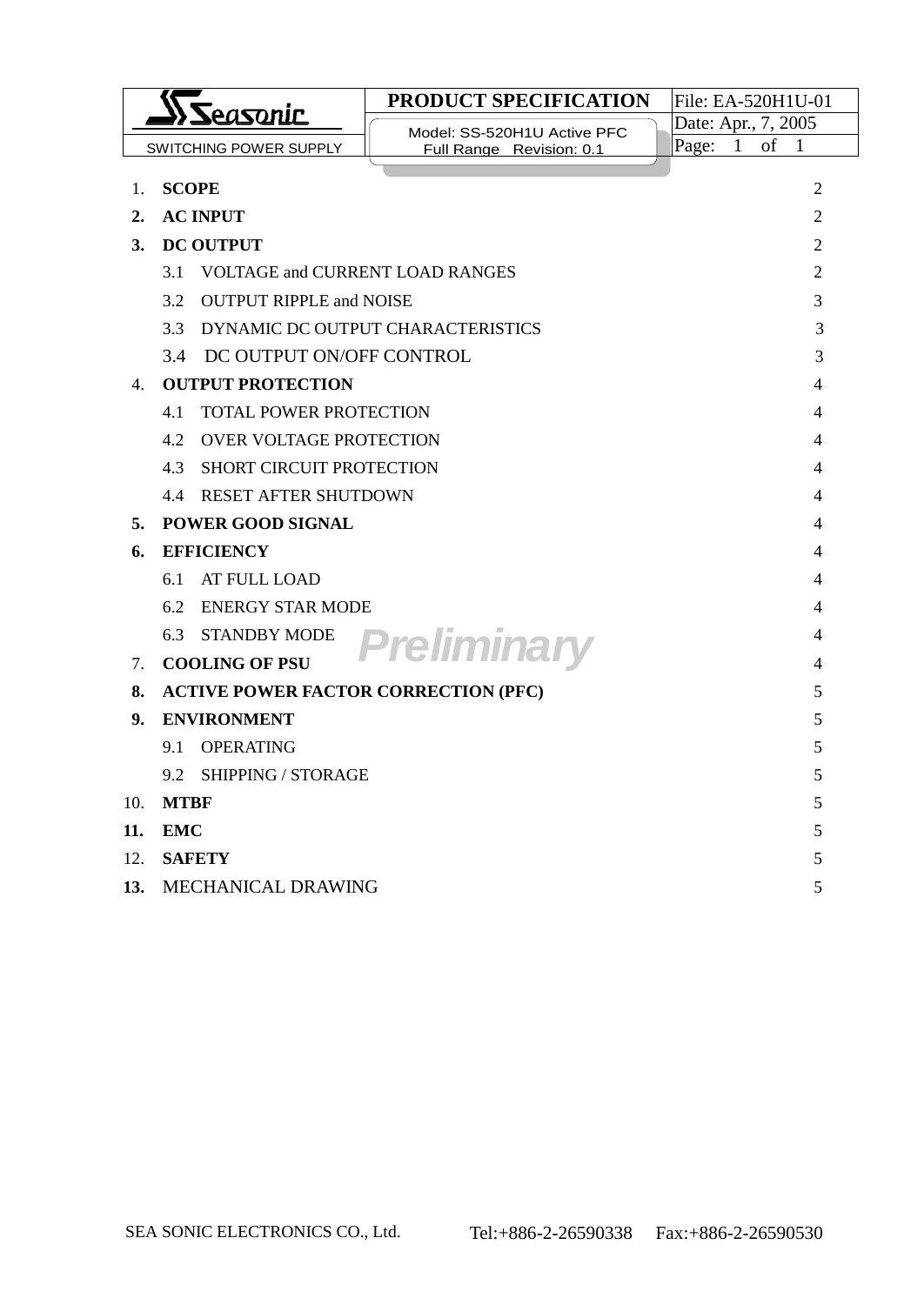

 Model: SS-520H1U Active PFC Full Range Revision: 0.1

### 1. **SCOPE**

This specification defines electrical performance and characteristic of "**SS-520H1U Active PFC"** Full Range Power supplies which comply with Intel EPS1U v2.1 and ATX12V v2.01 Requirements.

#### 2. **AC INPUT :**

|                                                                                        | RANGE <sup>L</sup>              |         |           |
|----------------------------------------------------------------------------------------|---------------------------------|---------|-----------|
| Limits                                                                                 | Minimum                         | Maximum | Unit      |
| AC Input voltage                                                                       | 90                              | 264     | Vac       |
| AC Input frequency                                                                     | 47                              | 63      | Hz        |
| AC Input Current                                                                       |                                 | 9       | Amp(rms)  |
| Inrush current <sup>2</sup> (cold start)                                               |                                 | 100     | Amp(peak) |
| NO COMPONENT OVER STRESSED.<br>Inrush current (warm start)                             |                                 |         |           |
|                                                                                        | <b>NO FUSE BLOW</b>             |         |           |
| NO DAMAGE TO THE POWER SUPPLY.                                                         |                                 |         |           |
| NOTE: 1. The AC input is 90~264 Vac full range. No selectable hard switch is provided. |                                 |         |           |
|                                                                                        | 2. Measured at 25 Deg C Ambient |         |           |
|                                                                                        |                                 |         |           |

# *Preliminary*

## **3. DC OUTPUT :**

#### **3.1 VOLTAGE and CURRENT LOAD RANGES** DC OUDTUTE Tolerance ᄀ

| DC OUPTUT          |            | Tolerance     |
|--------------------|------------|---------------|
| Group1             | $+3.3$ VDC | $+5\%/-5\%$   |
|                    | $+5$ VDC   | $+5\%$ /-5%   |
|                    | $+12$ VDC  | $+5\%$ /-5%   |
|                    | $-12VDC$   | $+10\%/-10\%$ |
| Group <sub>2</sub> | $+5Vsb$    | $+5\%/-5\%$   |

# **Load Range 1**

| <b>Output</b> | <b>Minimum Load</b> | <b>Maximum Load</b> | <b>Peak Load</b> |
|---------------|---------------------|---------------------|------------------|
| $+12V1$       | 3A                  | 14A                 | 17A              |
| $+12V2$       | 3A                  | 14A                 | 17A              |
| $+12V3$       | 3A                  | 15A                 | 18A              |
| $+5V$         | <b>8A</b>           | 25A                 | X                |
| $+3.3V$       | <b>8A</b>           | 20A                 | X                |
| $-12V$        | Q1A                 | 0.8A                | X                |
| $+5Vsb$       | Q <sub>1</sub> A    | 2A                  | 2.5A             |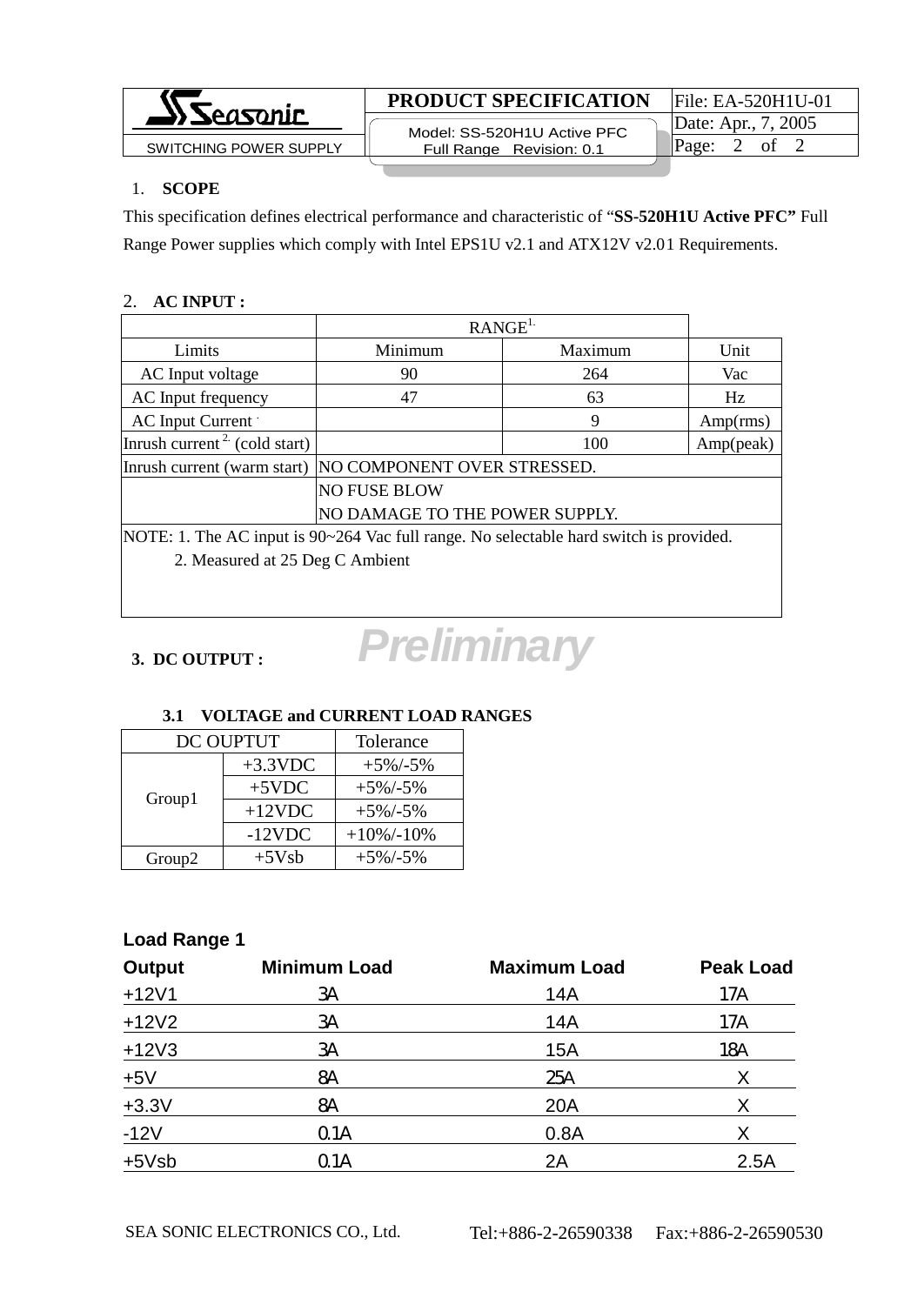

 Model: SS-520H1U Active PFC SWITCHING POWER SUPPLY **Full Range Revision: 0.1** Page: 3 of 3

Date: Apr., 7, 2005

### **Load Range 2**

| <b>Output</b> | <b>Minimum Load</b> | <b>Maximum Load</b> | <b>Peak Load</b> |
|---------------|---------------------|---------------------|------------------|
| $+12V1$       | 1Α                  | 10A                 | Χ                |
| $+12V2$       | 1Α                  | 12A                 | X                |
| $+12V3$       | 1Α                  | 12A                 | Χ                |
| $+5V$         | 0.34                | 14A                 | Χ                |
| $+3.3V$       | 05A                 | 14A                 | Χ                |
| $-12V$        | <b>OA</b>           | 05A                 | Χ                |
| $+5Vsb$       | ОA                  | 1Α                  | Χ                |

1. Maximum continuous total DC output power should not exceed 520 W

2. Maximum continuous combined load on +3.3 VDC and +5 VDC outputs should not exceed 150 W

3. Maximum continuous combined load on +12V1&+12V2&+12V3 outputs should not exceed 40A(480W)

4. Maximum peak total DC output power should not exceed 572 W

5. Peak power and current loading should be supported for a minimum of 1 second

6. +12V1&+12V2&+12V3 have separate current limit circuits to meet 240VA safety requirements.

#### **3.2 OUTPUT RIPPLE and NOISE**

Measurement is made with an oscilloscope with 20 MHz bandwidth. Output should be bypassed<br>at the connector with a 0.1uF ceramic disk capacitor and a 10uF electrolytic capacitor to at the connector with a 0.1uF ceramic disk capacitor and a 10uF electrolytic capacitor to simulate system load. The length of ground wire on probe should not longer than 40mm, if a

| $+3.3V$ |      | $+12V$ | $-12V$ | $+5Vsb$         |
|---------|------|--------|--------|-----------------|
| 50mV    | 50mV | 120mV  | 120mV  | $50 \text{ mV}$ |

#### **3.3 DYNAMIC DC OUTPUT CHARACTERISTICS**

 +/-10% Max. (tested with capacitors added at output) Excursion for 30% max. load change with return to regulation in 0.5 mS.

#### **3.4 DC OUTPUT ON/OFF CONTROL**

 A low active PS-ON (DC ON/OFF) input signal is equipped, which provide the interface to **ENABLE** or to **DISABLE** the **GROUP1** of DC output. This signal is electrically compatible to interface with **TTL,OPEN COLLECTOR** and the **HARD SWITCH.**

|                | Vin(AC)                                                                                                                                               | →                                    | $\div$ T6              |
|----------------|-------------------------------------------------------------------------------------------------------------------------------------------------------|--------------------------------------|------------------------|
|                | $+5Vsb$<br>$\leftarrow$ T4 $\rightarrow$<br>DC ON/OFF<br>$T2 \rightarrow$<br>4.75V<br>Vpg<br>$+5V$<br>$T3 \rightarrow$<br>$T3 \rightarrow$<br>POK(PG) | $\leftarrow$ T <sub>2</sub><br>4.75V | Vpg<br>$\mathsf{H}$ T5 |
|                | SIGNAL NAME                                                                                                                                           | <b>MAXIMUM</b>                       | <b>MINIMUM</b>         |
| T <sub>2</sub> | +5V TURN-ON DELAY                                                                                                                                     | $20 \text{ mS}$                      |                        |
| T <sub>3</sub> | <b>RESET TIME</b>                                                                                                                                     | $500$ mS                             | $100 \text{ mS}$       |
| T4             | DC SAVE TIME                                                                                                                                          |                                      | 1 mS                   |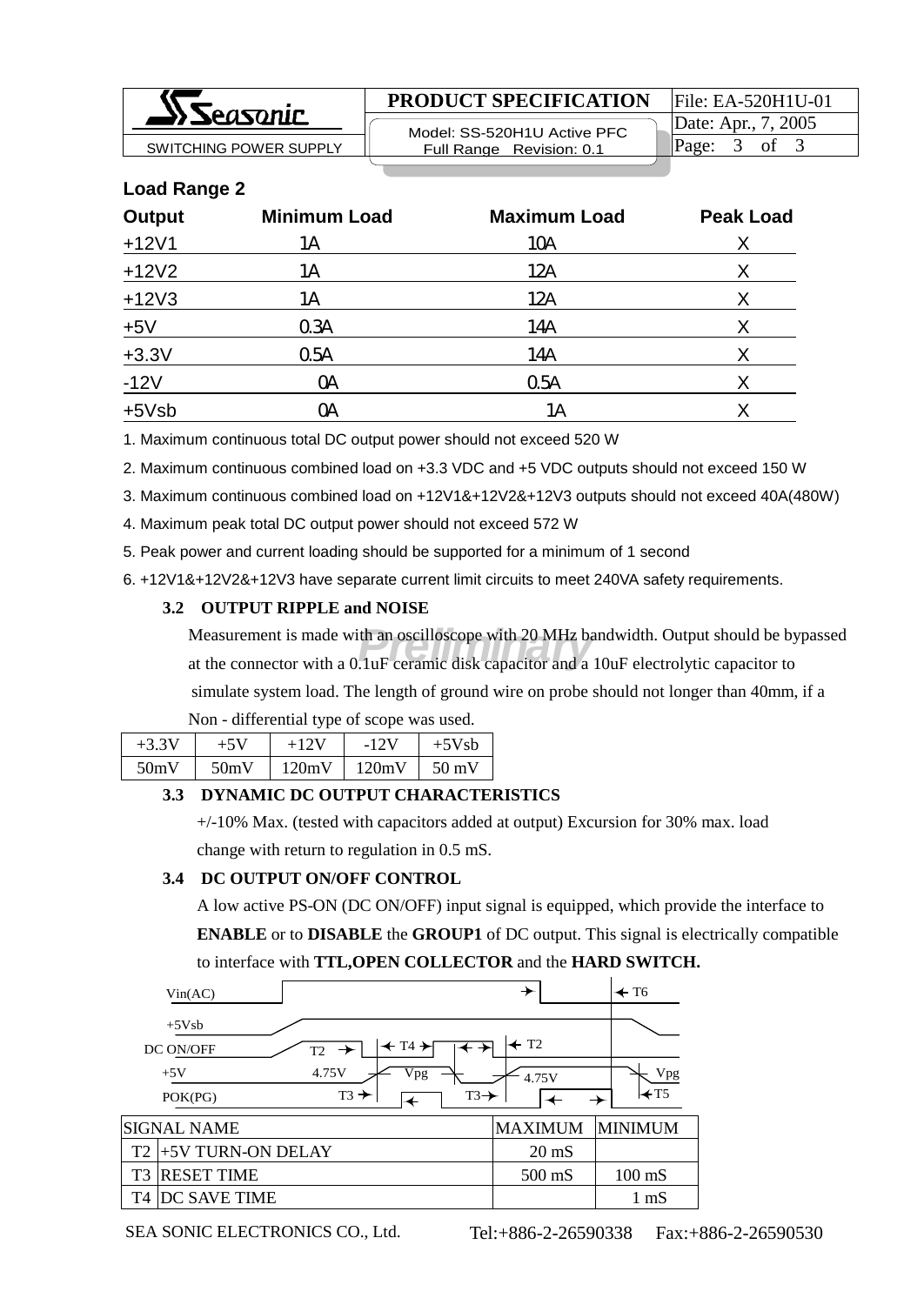

 Model: SS-520H1U Active PFC Full Range Revision: 0.1  $SW$ ITCHING POWER SUPPLY  $\begin{array}{|l|}\n\hline\n\end{array}$  Full Range Revision: 0.1  $\begin{array}{|l|}\n\hline\n\end{array}$  Page: 4 of 4

Date: Apr., 7, 2005

| <b>T5 SAVE TIME</b>                   | $Vpg=4.75V$ | mS    |
|---------------------------------------|-------------|-------|
| T6 HOLD-ON TIME (AT NOMINAL AC INPUT) |             | 16 mS |

#### 4. **OUTPUT PROTECTION**

#### **4.1 TOTAL POWER PROTECTION: ( OPP )**

Total power 135% max with shut-down and latch off protection.

#### **4.2 OVER VOLTAGE PROTECTION: ( OVP )**

| <b>OVER</b> | <b>ACTIVE RANGE</b> |       | <b>RESULT</b>         |
|-------------|---------------------|-------|-----------------------|
| VOLTAGEAT   | Min.                | Max.  |                       |
| $+3.3V$     | 3.76V               | 4.3V  | Shut down & Latch OFF |
| $+5V$       | 5.74V               | 7.0V  | The Group 1 DC Output |
| $+12V$      | 13.4V               | 15.6V |                       |

#### **4.3 SHORT CIRCUIT PROTECTION: ( OCP )**

 The short between any output of group 1 will shut down all group1. The short at group 2 will Shut down both group 1 and group 2.

#### **4.4 RESET AFTER SHUTDOWN**

**PRELIMINARY RESET AFTER SHUTDOWN**<br>Whenever the power supply latches into shutdown state due to fault condition on its output, The power supply will return to normal operation only after the fault has been removed and the power switch has been cycled off/on with **A MINIMUM OFF TIME OF 20mS.** (PS-ON)

#### **5. POWER GOOD SIGNAL:**

Signal Type: open collector +5DC, TTL compatible.

Logic Level: <0.4V while sinking 4 mA.

Logic Level High: between 2.4VDC and +5V output while souring 200 uA.

#### **6. EFFICIENCY:**

#### **6.1 AT FULL LOAD:**

Over 70% at normal input voltage.

75% typical at AC 110v 60Hz , 78% typical at AC 220v 50Hz

#### **6.2** *ENERGY STAR MODE*

Over 50% at 104W max power consumption with 52W or more delivered to DC power output

#### **6.3** *STANDBY MODE*

During measurement of the **"STANDBY MODE"** condition, the main converter is off

(PS\_ON=High). +5Vsb converter is working and standby input power is measured.

| true RMS input power (standby)            | $<$ 5W |
|-------------------------------------------|--------|
| $+5Vsb/0.5A$ ; input voltage: 230VAC 50HZ |        |
| true RMS input power (standby)            | < 1.5W |
| $(+5Vsb/0A;$ input voltage: 230VAC 50HZ   |        |